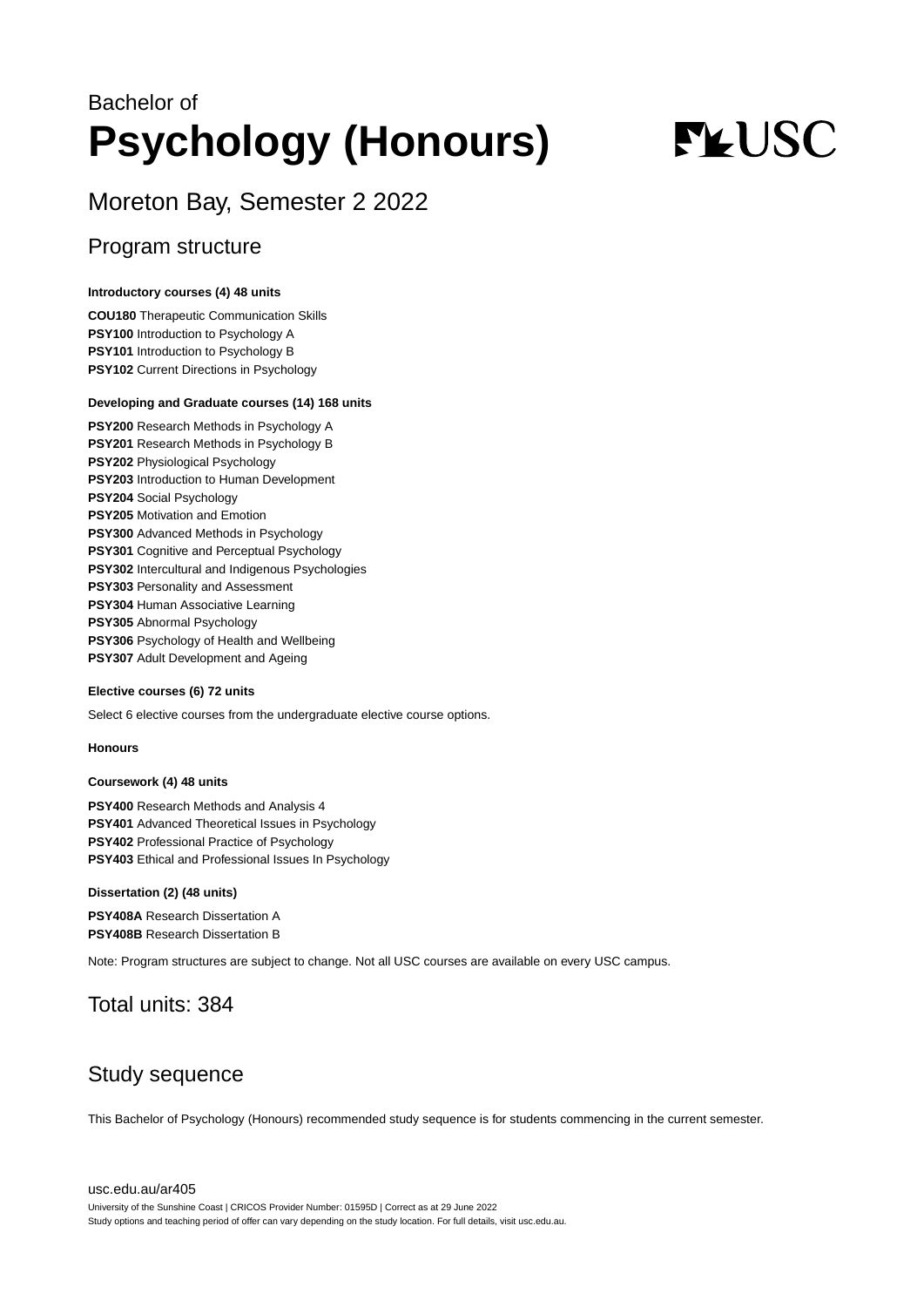#### **Year 1**

#### **Semester 2**

| <b>PSY101</b> Introduction to Psychology B | • Semester 2                       | 12     |                   |  |
|--------------------------------------------|------------------------------------|--------|-------------------|--|
| COURSE                                     | SEMESTER OF OFFER<br>(MORETON BAY) | UNITS. | <b>REQUISITES</b> |  |

PLUS select 3 elective courses from the undergraduate elective course options.

#### **Semester 1**

| <b>COURSE</b>                                  | SEMESTER OF OFFER<br>(MORETON BAY) | <b>UNITS</b> | <b>REQUISITES</b>                                                                                                                                        |
|------------------------------------------------|------------------------------------|--------------|----------------------------------------------------------------------------------------------------------------------------------------------------------|
| <b>PSY100</b> Introduction to Psychology A     | • Semester 1                       | 12           | Anti:<br><b>SCS101</b>                                                                                                                                   |
| <b>PSY102</b> Current Directions in Psychology | • Semester 1, Semester 2           | 12           | Pre:<br>Enrolled in Program AB101,<br>AB314, AB315, AB315, UC104,<br>AR111, AR302, AR374, AR364,<br>AR405, XU301, UU301, UU302,<br>XP601 or UP601<br>Co: |
|                                                |                                    |              | <b>PSY100 or PSY101</b>                                                                                                                                  |
| <b>COU180</b> Therapeutic Communication Skills | • Semester 1                       | 12           | Anti:<br><b>SCS180</b>                                                                                                                                   |

PLUS select 1 elective course from the undergraduate elective course options.

#### **Year 2**

#### **Semester 2**

| <b>COURSE</b>                                  | SEMESTER OF OFFER<br>(MORETON BAY) | <b>UNITS</b> | <b>REQUISITES</b>         |
|------------------------------------------------|------------------------------------|--------------|---------------------------|
| <b>PSY201</b> Research Methods in Psychology B | • Semester 2                       | 12           | Pre:<br>PSY100 and PSY101 |
| <b>PSY204 Social Psychology</b>                | • Semester 2                       | 12           | Pre:<br>PSY100 and PSY101 |
| <b>PSY205</b> Motivation and Emotion           | • Semester 2                       | 12           | Pre:<br>PSY100 and PSY101 |

PLUS select 1 elective course from the undergraduate elective course options.

#### **Semester 1**

| <b>PSY200</b> Research Methods in Psychology A | • Semester 1                       | 12           | Pre:<br><b>PSY100 and PSY101</b> |  |
|------------------------------------------------|------------------------------------|--------------|----------------------------------|--|
| <b>COURSE</b>                                  | SEMESTER OF OFFER<br>(MORETON BAY) | <b>UNITS</b> | <b>REQUISITES</b>                |  |

#### [usc.edu.au/ar405](https://www.usc.edu.au/ar405)

University of the Sunshine Coast | CRICOS Provider Number: 01595D | Correct as at 29 June 2022

Study options and teaching period of offer can vary depending on the study location. For full details, visit usc.edu.au.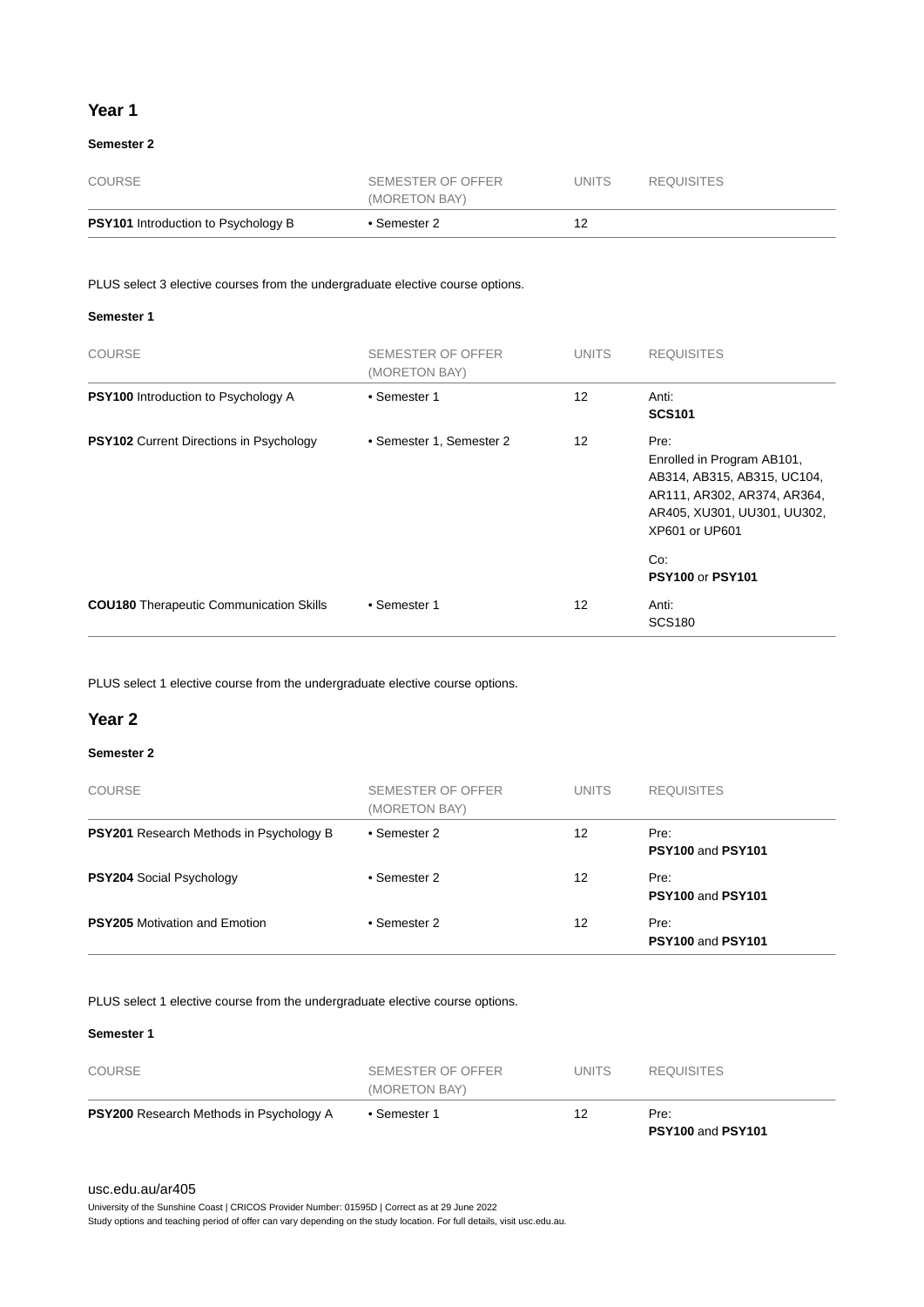| <b>PSY202</b> Physiological Psychology          | • Semester 1 | 12 | Pre:<br>PSY100 and PSY101 |
|-------------------------------------------------|--------------|----|---------------------------|
| <b>PSY203</b> Introduction to Human Development | • Semester 1 | 12 | Pre:<br>PSY100 and PSY101 |

PLUS select 1 elective course from the undergraduate elective course options.

#### **Year 3**

#### **Semester 2**

| <b>COURSE</b>                                     | SEMESTER OF OFFER<br>(MORETON BAY) | <b>UNITS</b> | <b>REQUISITES</b>                                                                                  |
|---------------------------------------------------|------------------------------------|--------------|----------------------------------------------------------------------------------------------------|
| <b>PSY301</b> Cognitive and Perceptual Psychology | • Semester 2                       | 12           | Pre:<br><b>PSY200 and PSY201</b>                                                                   |
| <b>PSY304 Human Associative Learning</b>          | • Semester 2                       | 12           | Pre:<br>(PSY200 and PSY201) or<br>(PSY200 and SCI110 and<br>enrolled in Program AE304 or<br>SE303) |
| <b>PSY305</b> Abnormal Psychology                 | • Semester 2                       | 12           | Pre:<br><b>PSY200 and PSY201</b>                                                                   |
| <b>PSY307</b> Adult Development and Ageing        | • Semester 2                       | 12           | Pre:<br><b>PSY200 and PSY201</b>                                                                   |

#### **Semester 1**

| <b>COURSE</b>                                              | SEMESTER OF OFFER<br>(MORETON BAY) | <b>UNITS</b> | <b>REQUISITES</b>                                                                                  |
|------------------------------------------------------------|------------------------------------|--------------|----------------------------------------------------------------------------------------------------|
| <b>PSY300</b> Advanced Methods in Psychology               | • Semester 1                       | 12           | Pre:<br><b>PSY200 and PSY201</b>                                                                   |
| <b>PSY302</b> Intercultural and Indigenous<br>Psychologies | • Semester 1                       | 12           | Pre:<br><b>PSY200 and PSY201</b>                                                                   |
| <b>PSY303</b> Personality and Assessment                   | • Semester 1                       | 12           | Pre:<br><b>PSY200 and PSY201</b>                                                                   |
| <b>PSY306</b> Psychology of Health and Wellbeing           | • Semester 1                       | 12           | Pre:<br>(PSY200 and PSY201) or<br>(PSY200 and SCI110 and<br>enrolled in Program AE304 or<br>SE303) |

#### **Year 4**

#### **Semester 2**

| <b>COURSE</b>                                     | SEMESTER OF OFFER<br>(MORETON BAY) | <b>UNITS</b> | <b>REQUISITES</b>                                    |
|---------------------------------------------------|------------------------------------|--------------|------------------------------------------------------|
| <b>PSY402</b> Professional Practice of Psychology | • Semester 2                       | 12           | Pre:<br>Enrolled in Program AR403,<br>AR405 or AR645 |

#### [usc.edu.au/ar405](https://www.usc.edu.au/ar405)

University of the Sunshine Coast | CRICOS Provider Number: 01595D | Correct as at 29 June 2022

Study options and teaching period of offer can vary depending on the study location. For full details, visit usc.edu.au.